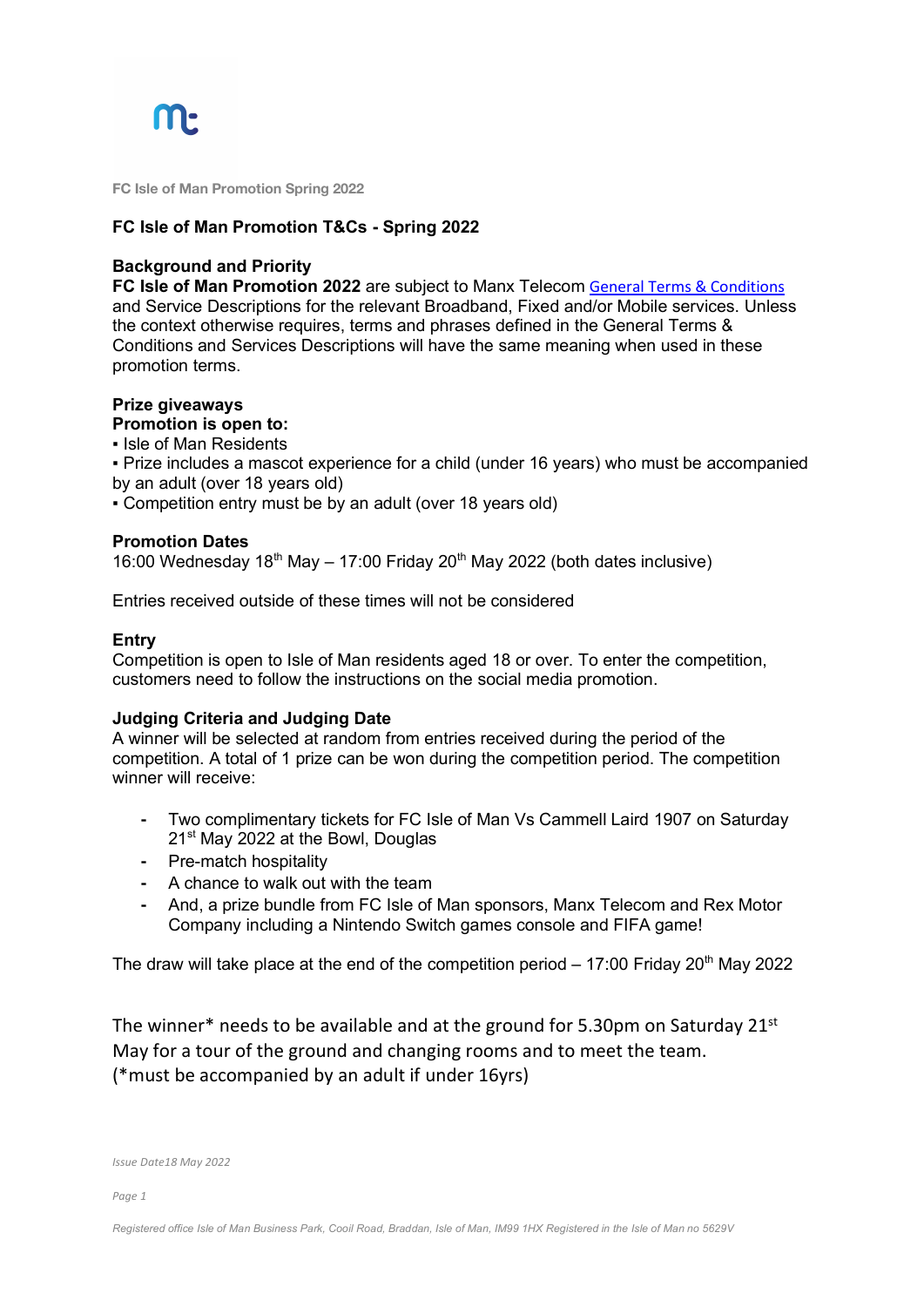## M

**FC Isle of Man Promotion Spring 2022 Prizes**

#### **The prizes are as follows:**

The winner will receive an FC Isle of Man Mascot experience and prizes including:Two complimentary tickets for FC Isle of Man Vs Cammell Laird 1907 on Saturday 21st May 2022 at the Bowl, Douglas - pre-match hospitality - a chance to walk out with the team a Nintendo Switch games console and FIFA game!

Prizes are non-transferrable, cannot be redeemed as cash or swapped in store for any other products and are not for resale. MT will contact the winner by email once the competition has closed (see above). The winner must comply with all instructions provided by Manx Telecom (the Promoter). Prize must be taken at a time stated by the Promoter, no alternative dates / times or prizes are available.

- 1. This Competition is open to all Isle of Man residents aged 18 and over excluding employees of MT, or any of its subsidiary companies, their families (including spouse, siblings, parents, relatives), agents or anyone else connected with this promotion. No third party entries, bulk entries or entries submitted by agents will be accepted. MT reserves the right to verify the eligibility of entrants. MT may require such information as it considers reasonably necessary for the purpose of verifying the eligibility of an entry and the prize may be withheld until and unless MT is satisfied with the verification.
- 2. Entry may vary for each promotion:
	- 1. Promotion 1: Competition will be run online via Facebook. Entries can be made by commenting on our competition post with a photograph showing your child with an FC Isle of Man home shirt on. For information visit mt.im/mascot
- 3. Entries received after the competition closing date and time will not be entered into the Competition.
- 4. The instructions provided at the point of entry will form part of the Terms & Conditions of this Competition and in the event of a conflict, these Terms & Conditions take precedence.
- 5. The winner(s) will be selected from all eligible entries received in the defined periods shown above and based upon the criteria set out above. All winners will be selected at random and Manx Telecom will have final say in the event of any disputes.
- 6. The winner will be notified on the day of the draw via Facebook. The prize is awarded conditionally upon acceptance and if a winner is unable to be contacted, is unavailable on Saturday  $9<sup>th</sup>$  April at 5.30pm, or if any prize is unclaimed or declined, the prize shall be deemed as unclaimed or unaccepted and a new random draw may be made with the winner awarded the Prize at MT's discretion.
- 7. MT will not be responsible for any inability of a prize winner to take up the specified prize.
- 8. MT will not be responsible for the loss or damage to the prize once it has been claimed and no replacements will be offered. It is the prize winners' sole responsibility to observe any conditions relating to the prize, for example a voucher validity period of **12 months** from the date of issue.

*Issue Date18 May 2022*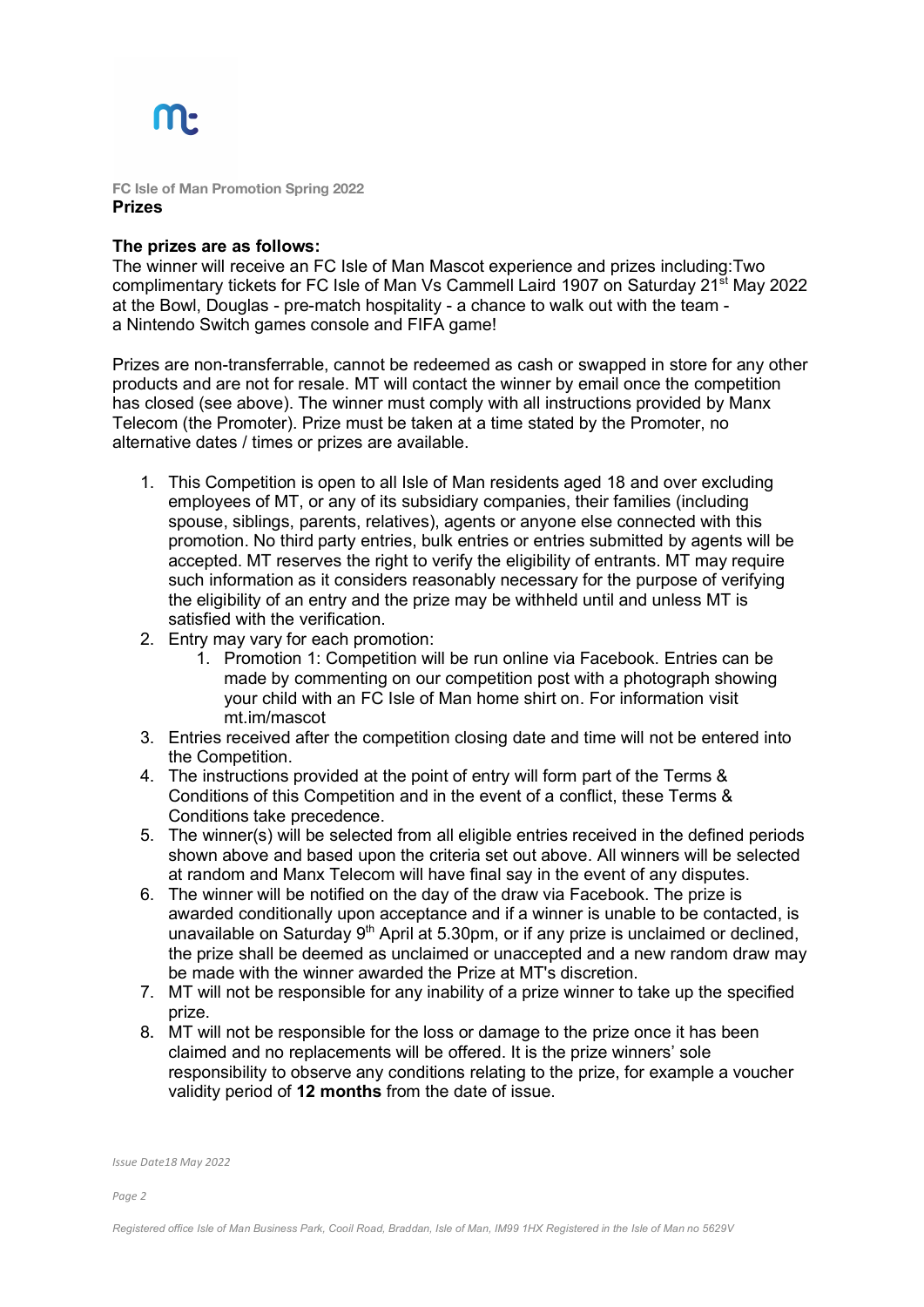

**FC Isle of Man Promotion Spring 2022**

- 9. Unless otherwise expressly stated, where the prize requires attendance at a specific venue, the winner and any permitted companions will be solely responsible for travel to and from the venue and all other expenses. MT assumes no responsibility and is not liable for any costs, charges or expenses which winners may be required to pay at any time in connection with a Prize.
- 10. MT reserves the right to provide substitute prize(s) of similar value should the specified prize(s) become unavailable for reasons beyond its control. Cash or credit alternatives will not be offered. None of the prizes are transferable.
- 11. MT accepts no responsibility for incorrectly completed, lost or delayed entries related to the prize.
- 12. In the event of fraud, abuse, and/or an error affecting the proper operation of this Competition, including the allocation of more prizes than are available, MT reserves the right to end or suspend the Competition; amend these terms & conditions; declare void the notification of winner(s); and/or to allocate available prizes by conducting a simple draw from all wrongly allocated winners.
- 13. If any provision of these Terms and Conditions is held invalid by any law, rule, order or regulation of any government, or by the final determination of any court of a competent jurisdiction, such invalidity shall not affect the enforceability of any other provisions not held to be invalid.
- 14. The winner may be required to participate in publicity connected with this Competition and it is a condition of entry that the winner agrees to their name and country of residence being made publicly available if they win.
- 15. Manx Telecom is the data controller of the information you provide, in relation to your entry into the competition and will deal with your data in compliance with the Isle of Man Data Protection Act 2018. You voluntarily provide your name which will be used for the purposes of the competition only. If you have any concerns regarding protection of your data, you can contact our Data Protection Officer by emailing dataprotection@manxtelecom.com. You also have the right to lodge a complaint with the Isle of Man Information Commissioner's Office.
- 16. MT's decision is final and no correspondence will be entered into.
- 17. MT reserves the right to suspend, cancel or amend the promotion and/or review and revise these terms and conditions at any time without giving prior notice and by continuing to take part in the promotion subsequent to any revision of these terms and conditions, entrants shall be deemed to have agreed to any such new or amended terms.
- 18. This promotion is governed and construed in all respects in accordance with the Laws of the Isle of Man and the parties hereby submit to the non-exclusive jurisdiction of the Manx Courts.
- 19. The Promoter of this Competition is Manx Telecom Trading Ltd, Isle of Man Business Park, Cooil Road, Braddan, Isle of Man, IM99 1HX ("MT"). Tel: 624 624

Updated: May 2022

## **Manx Telecom Privacy Notice**

*Issue Date18 May 2022*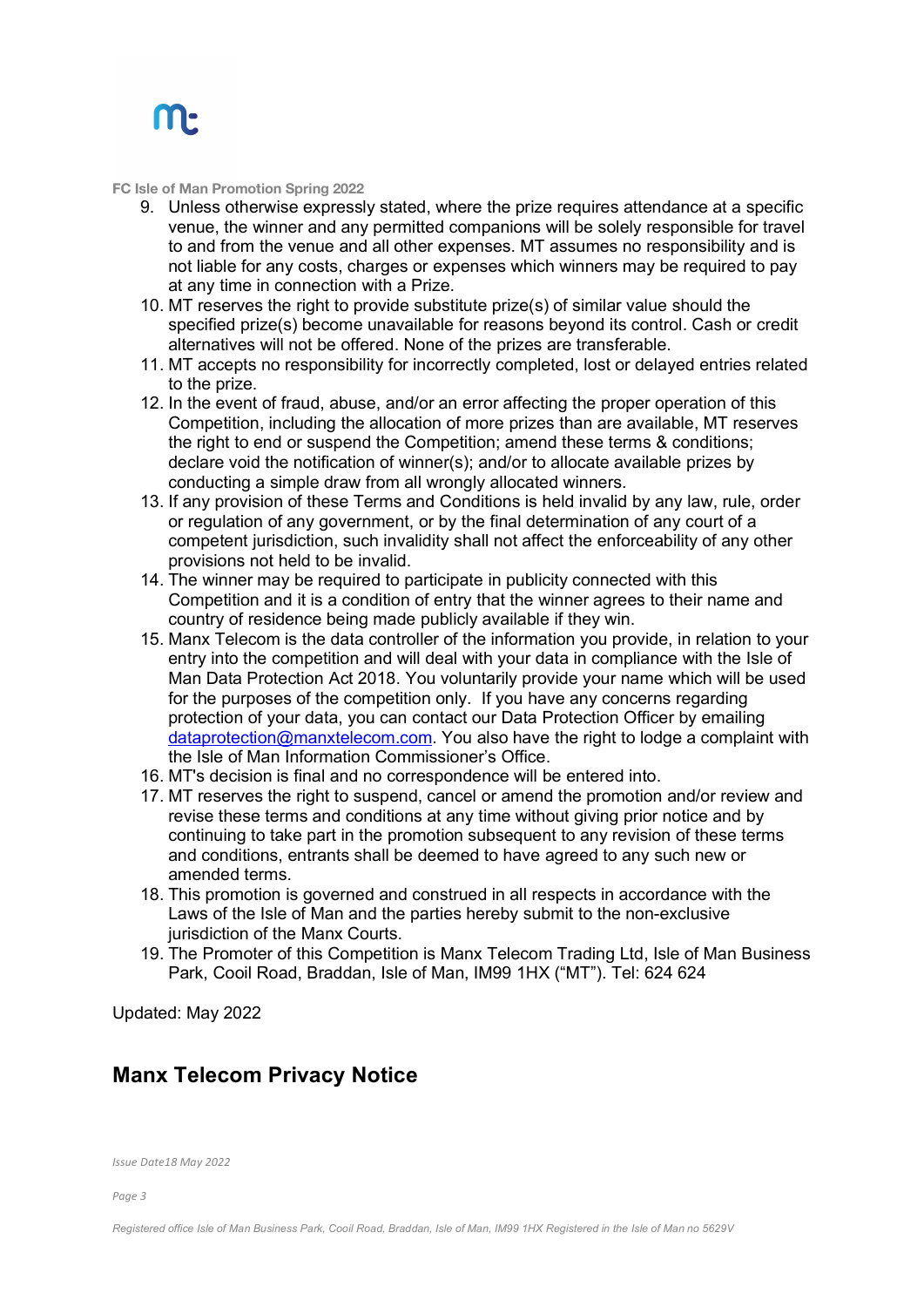## **M**

**FC Isle of Man Promotion Spring 2022**

Under the Data Protection laws, we (Manx Telecom Trading Limited) are classified as a Data Controller, which means we determine the purposes and means of processing your personal information.

We take the privacy of your information very seriously and ask you to read this Privacy Notice carefully as it contains important information on:

- The personal information we collect about you
- What we do with your information
- Who your information might be shared with
- Your rights as a data subject

## **What information do we collect?**

The following information is collected from you when completing forms on our websites or by contacting us (phone, email or in writing). This information may include:

- Your name
- Email address

The following information is collected from you when entering competitions via Facebook. This information may include:

• Your name

## **Why are we collecting this information?**

This information is being collected so that we may contact you should be selected as a winner of the competition.

## **Do we share your information?**

We may have to share your personal data with:

- ! Approved third parties who provide us with services to enable us to deliver services to you
- ! Regulators and other authorities for the purposes of prevention, detection and prosecution of criminal offences or issues relating to national security or, where we are required to do so in the event of a national emergency to comply with other legal or regulatory requirements.

*Issue Date18 May 2022*